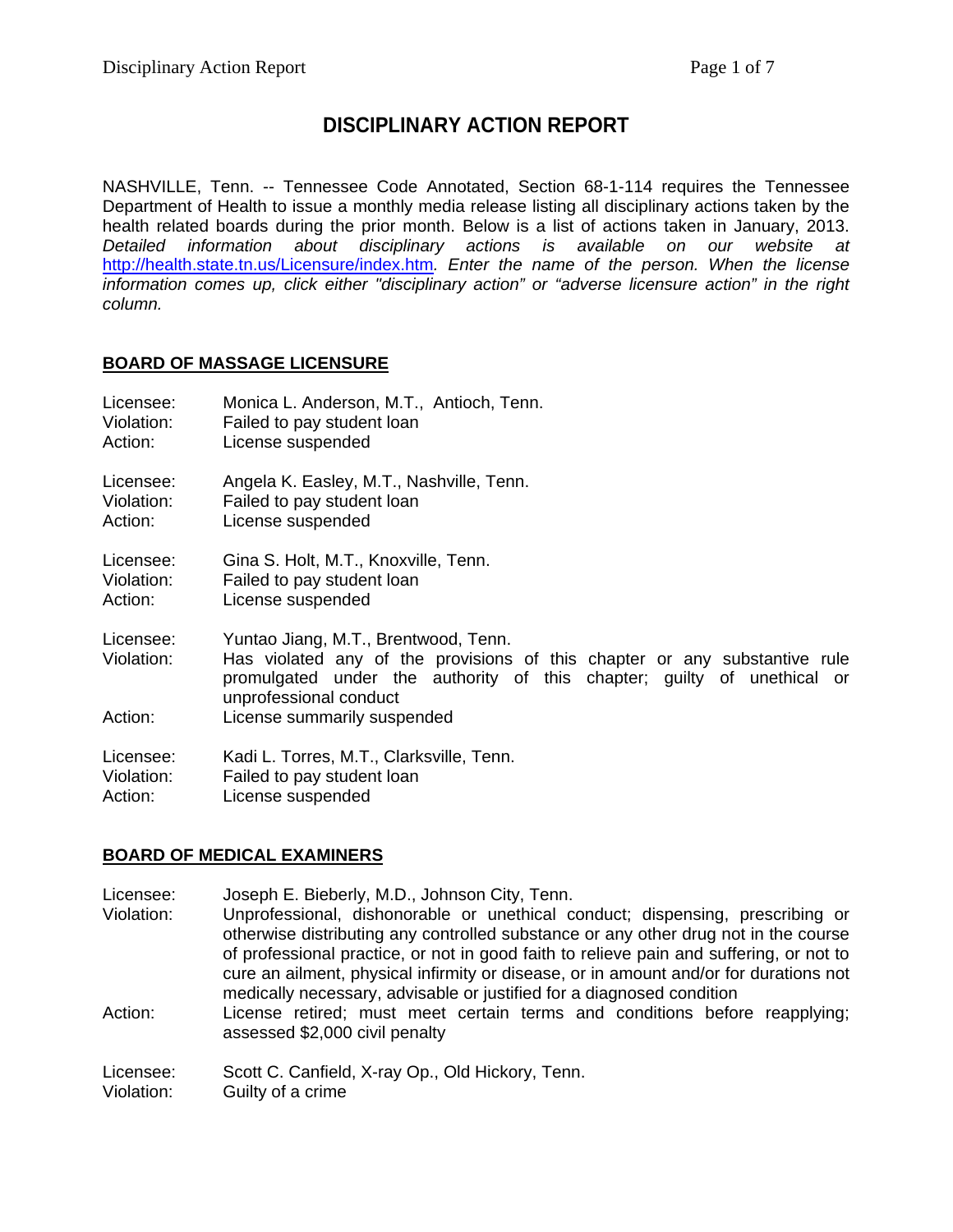Action: Licenses conditional upon compliance with contract already in place with the Tennessee Medical Foundation

Licensee: David C. Cassada, M.D., Richlands, Va.

Violation: Dispensing, prescribing or otherwise distributing any controlled substance or any other drug not in the course of professional practice, or not in good faith to relieve pain and suffering, or not to cure an ailment, physical infirmity or disease, or in amounts and/or for durations not medically necessary, advisable or justified for a diagnosed condition

Action: License shall not be reactivated until certain terms and conditions are met; assessed costs

Licensee: Michael A. Chavin, M.D., Morristown, Tenn.

Violation: Unprofessional, dishonorable or unethical conduct

Action: License reprimanded; must meet certain terms and conditions; assessed costs

Licensee: Monisha Dutta, M.D., Memphis, Tenn.<br>Violation: Unprofessional. dishonorable or unet

Unprofessional, dishonorable or unethical conduct; making or signing in one's professional capacity any certificate that is known to be false at the time one makes or signs such certificate

Action: License reprimanded

Licensee: Helmut K. Harnisch, M.D., Lewisburg, Tenn.

Violation: Gross malpractice or a pattern of continued or repeated malpractice, ignorance, negligence or incompetence in the course of medical practice; dispensing, prescribing or otherwise distributing any controlled substance or any other drug not in the course of professional practice, or not in good faith to relieve pain and suffering, or not to cure an ailment, physical infirmity or disease, or in amounts and/or for durations not medically necessary, advisable or justified for a diagnosed condition

Action: License to remain in retired status; shall not be reinstated until all conditions have been met; assessed \$1,000 civil penalty, plus costs

Licensee: Frederick T. Hodges, M.D., Memphis, Tenn.

Violation: Gross malpractice or a pattern of continued or repeated malpractice, ignorance, negligence or incompetence in the course of medical practice

Action: License reprimanded; must meet certain terms and conditions; assessed costs

Licensee: Fred E. King, M.D., Memphis, Tenn.

Gross malpractice or a pattern of continued or repeated malpractice, ignorance, negligence or incompetence in the course of medical practice Action: License voluntarily surrendered; assessed costs

Licensee: Walter H. King, Jr., Chattanooga, Tenn.

Violation: A pattern of continued or repeated malpractice, ignorance, negligence or incompetence in the course of medical practice

Action: License retired; must meet certain terms and conditions before reapplying; assessed \$1,000 civil penalty

Licensee: Debra K. McKenzie, M.D., Dyersburg, Tenn.

Violation: A violation or attempted violation, directly or indirectly, or assisting in or abetting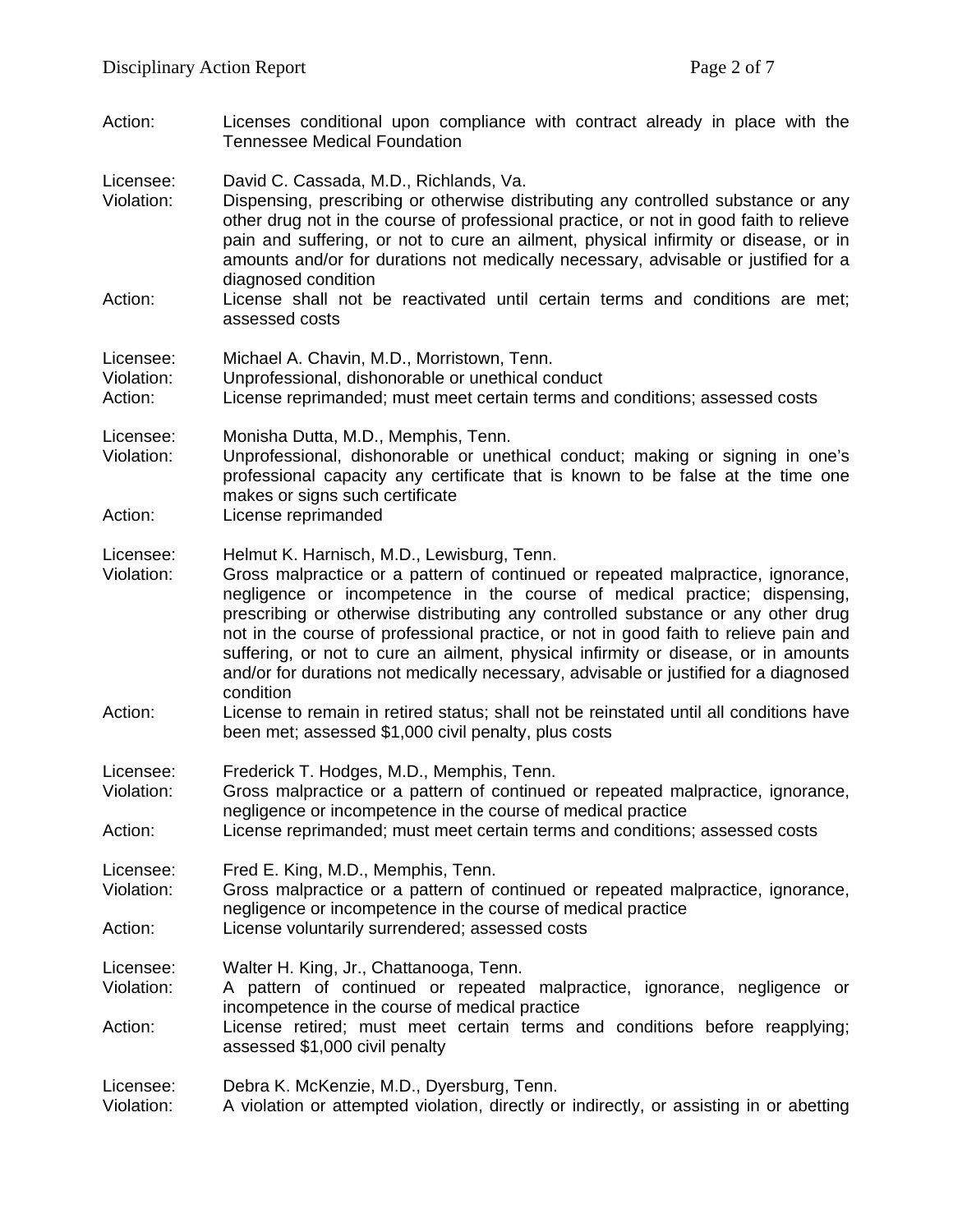the violation of, or conspiring to violate, any provisions of this chapter or any lawful order of the board issued pursuant thereto or any criminal statute of the state of Tennessee

Action: License placed on probation for three years; assessed \$2,000 civil penalty, plus costs

Licensee: Russell W. Rhea III, M.D., Knoxville, Tenn.

- Violation: Dispensing, prescribing or otherwise distributing any controlled substance or any other drug not in the course of professional practice, or not in good faith to relieve pain and suffering, or not to cure an ailment, physical infirmity or disease, or in amounts and/or for durations not medically necessary, advisable or justified for a diagnosed condition
- Action: License placed on probation for no less than three years; must meet certain terms and conditions; assessed costs

Licensee: Leslie E. Smith Jr., M.D., Memphis, Tenn.<br>Violation: Unprofessional. dishonorable or unethical

- Unprofessional, dishonorable or unethical conduct; Gross malpractice or a pattern of continued or repeated malpractice, ignorance, negligence or incompetence in the course of medical practice; dispensing, prescribing or otherwise distributing any controlled substance or any other drug not in the course of professional practice, or not in good faith to relieve pain and suffering, or not to cure an ailment, physical infirmity or disease, or in amounts and/or for durations not medically necessary, advisable or justified for a diagnosed condition
- Action: License reprimanded; assessed \$2,000 civil penalty, plus costs

Licensee: Todd A. Whitaker, M.D., Unicoi, Tenn.

Violation: Unprofessional, dishonorable or unethical conduct; habitual intoxication or personal misuse of any drugs or the use of intoxicating liquors, narcotics, controlled substances or other drugs or stimulants in such manner as to adversely affect the person's ability to practice medicine; engaging in the practice of medicine when mentally or physically unable to safely do so.

Action: License placed on probation for not less than five years; assessed \$2,000 civil penalty, plus costs

#### **BOARD OF NURSING**

Licensee: Jennifer L. Brumbach, L.P.N., Knoxville, Tenn.<br>Violation: Failed to pay student loan Violation: Failed to pay student loan<br>Action: License suspended

License suspended

Licensee: Melissa B. Moss, R.N., Speedwell, Tenn. Violation: Failed to pay student loan Action: License suspended

#### **BOARD OF PHARMACY**

Licensee: Phillip W. Bradley, D.Ph., Brentwood, Tenn.

Violation: Failed to have an individual register as a pharmacy technician with the board during the period of time the individual was working as a registered pharmacy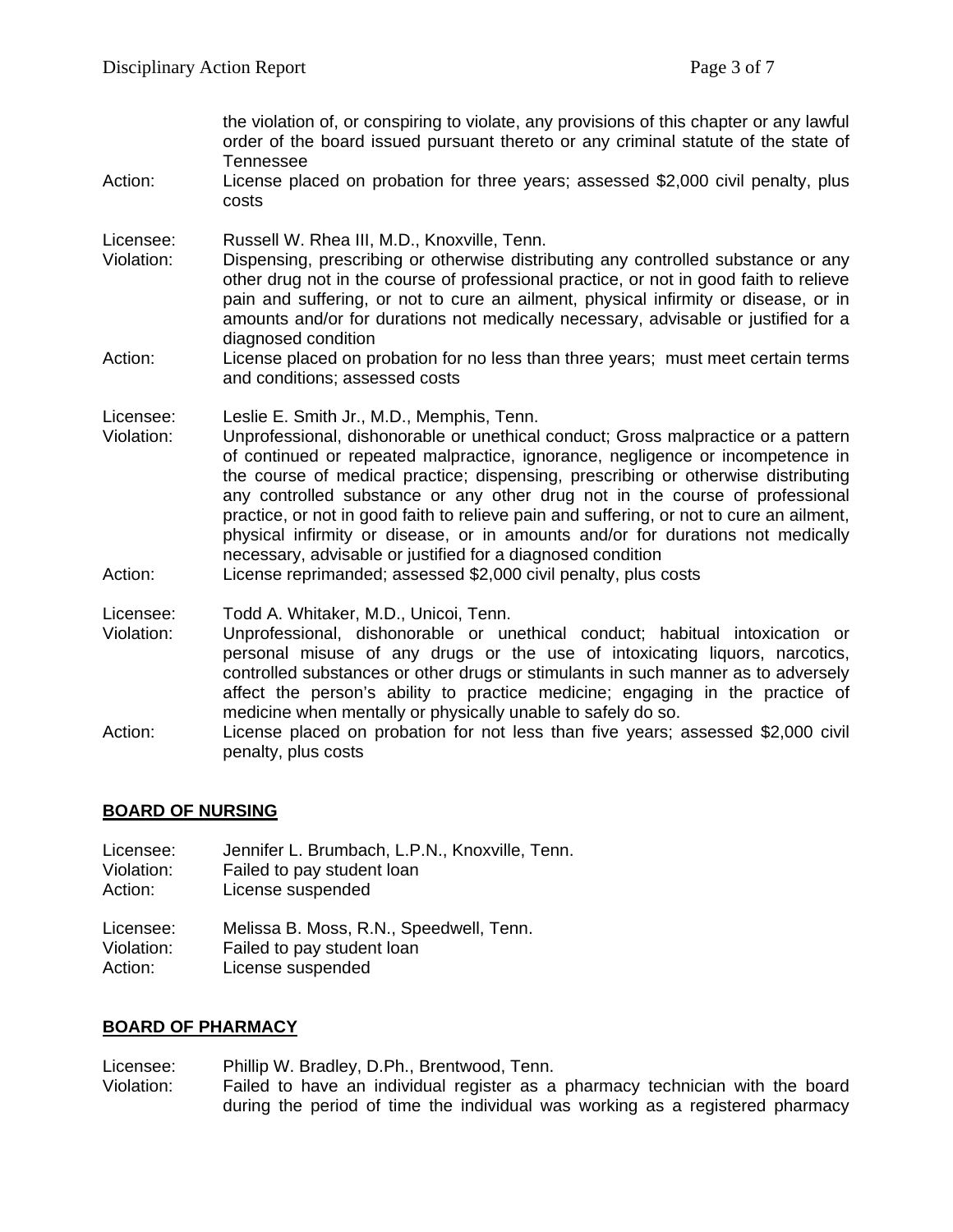| Action:                            | technician<br>Assessed \$4,700 civil penalty                                                                                                                                                                      |
|------------------------------------|-------------------------------------------------------------------------------------------------------------------------------------------------------------------------------------------------------------------|
| Licensee:<br>Violation:<br>Action: | James E. Bourland, D.Ph., Huntsville, Ala.<br>Allowed unauthorized person access to facility<br>Assessed \$100 civil penalty                                                                                      |
| Licensee:<br>Violation:<br>Action: | Terry M. Campbell, R.T., Pioneer, Tenn.<br>Failed to properly register with the board while performing duties as a pharmacy<br>technician<br>Assessed \$100 civil penalty                                         |
| Licensee:<br>Violation:<br>Action: | Alan W. Cochran, D.Ph., Gate City, Va.<br>Failed to have an individual registered with the board while allowing the individual<br>to perform duties as a pharmacy technician<br>Assessed \$300 civil penalty      |
| Licensee:<br>Violation:<br>Action: | Michale R. Corn, R.T., Ashland City, Tenn.<br>Practicing on expired registration<br>Assessed \$100 civil penalty                                                                                                  |
| Licensee:<br>Violation:<br>Action: | Diversified Pharmacy Care, LLC, Cleveland, Tenn.<br>Practicing on expired registration<br>Assessed \$5,000 civil penalty                                                                                          |
| Licensee:<br>Violation:<br>Action: | John R. Gibson, D.Ph., Dyersburg, Tenn.<br>Failed to have an individual registered with the board while allowing the individual<br>to perform duties as a pharmacy technician<br>Assessed \$800 civil penalty     |
| Licensee:<br>Violation:<br>Action: | Lindsey J. Hendrix, R.T., Lenoir City, Tenn.<br>Removed controlled substances without authorization from a licensed prescriber<br><b>Registration revoked</b>                                                     |
| Licensee:<br>Violation:<br>Action: | William J. Lee, R.T, McMinnville, Tenn.<br>Failed to properly register with the board while performing duties as a pharmacy<br>technician<br>Assessed \$100 civil penalty                                         |
| Licensee:<br>Violation:<br>Action: | Long's Drug Store, Knoxville, Tenn.<br>Failed to provide patient counseling to two patients or caregivers for new<br>prescription<br>Assessed \$1,000 civil penalty;                                              |
| Licensee:<br>Violation:<br>Action: | Darrell C. Mack, D.Ph., Williamsburg, Ky.<br>Failed to have an individual registered with the board while allowing the individual<br>to perform duties as a pharmacy technician<br>Assessed \$2,600 civil penalty |
| Licensee:<br>Violation:            | Carolyn A. Moore, R.T., Maryville, Tenn.<br>Failed to properly register with the board while performing duties as a pharmacy                                                                                      |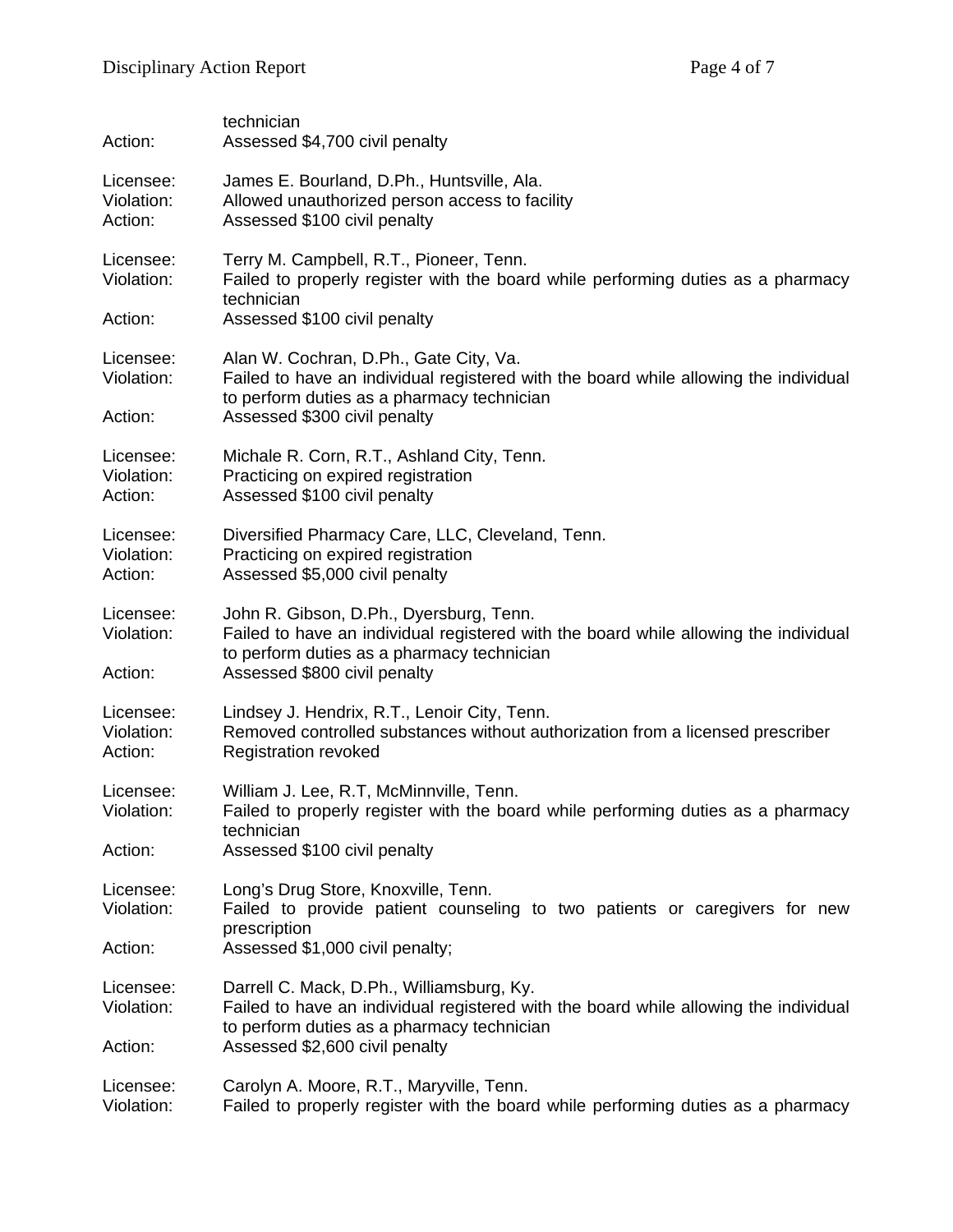| Action:                            | technician<br>Assessed \$100 civil penalty                                                                                                                                                                         |  |
|------------------------------------|--------------------------------------------------------------------------------------------------------------------------------------------------------------------------------------------------------------------|--|
| Licensee:<br>Violation:            | Henry E. Peck, D.Ph., c/o Long's Drug Store, Knoxville, Tenn.<br>Failed to provide patient counseling to two patients or caregivers for new<br>prescription                                                        |  |
| Action:                            | Assessed \$1,000 civil penalty;                                                                                                                                                                                    |  |
| Licensee:<br>Violation:            | Michael K. Sigmon, D.Ph., Talbott, Tenn.<br>Failed to have an individual registered with the board while allowing the individual<br>to perform duties as a pharmacy technician                                     |  |
| Action:                            | Assessed \$500 civil penalty                                                                                                                                                                                       |  |
| Licensee:<br>Violation:            | Ann R. Snodderly, D.Ph., Lafollette, Tenn.<br>Failed to have an individual registered with the board while allowing the individual<br>to perform duties as a pharmacy technician<br>Assessed \$1,900 civil penalty |  |
| Action:                            |                                                                                                                                                                                                                    |  |
| Licensee:<br>Violation:            | Connie S. Suggs, D.Ph., Newport, Tenn.<br>Failed to have an individual registered with the board while allowing the individual<br>to perform duties as a pharmacy technician<br>Assessed \$300 civil penalty       |  |
| Action:                            |                                                                                                                                                                                                                    |  |
| Licensee:<br>Violation:<br>Action: | Robin G. Terrero, D.Ph., Georgetown, Tenn.<br>Practicing on expired license<br>Assessed \$2,000 civil penalty; must meet certain terms and conditions                                                              |  |
| Licensee:<br>Violation:            | George M. Wilhoit, D.Ph., Knoxville, Tenn.<br>Failed to have an individual registered with the board while allowing the individual                                                                                 |  |
| Action:                            | to perform duties as a pharmacy technician<br>Assessed \$600 civil penalty                                                                                                                                         |  |
| Licensee:<br>Violation:            | Celia W. Womack, D.Ph., Rock Island, Tenn.<br>Failed to have an individual registered with the board while allowing the individual                                                                                 |  |
| Action:                            | to perform duties as a pharmacy technician<br>Assessed \$600 civil penalty                                                                                                                                         |  |
| Licensee:<br>Violation:<br>Action: | Wright Medical Technology, #3768, Arlington, Tenn.<br>Failed to properly register facility with the board before proceeding to do business<br>Assessed \$18,000 civil penalty                                      |  |
| Licensee:<br>Violation:<br>Action: | Wright Medical Technology, #3769, Arlington, Tenn.<br>Failed to properly register facility with the board before proceeding to do business<br>Assessed \$2,100 civil penalty                                       |  |
| Licensee:<br>Violation:<br>Action: | Wright Medical Technology, #3770, Arlington, Tenn.<br>Failed to properly register facility with the board before proceeding to do business<br>Assessed \$3,600 civil penalty                                       |  |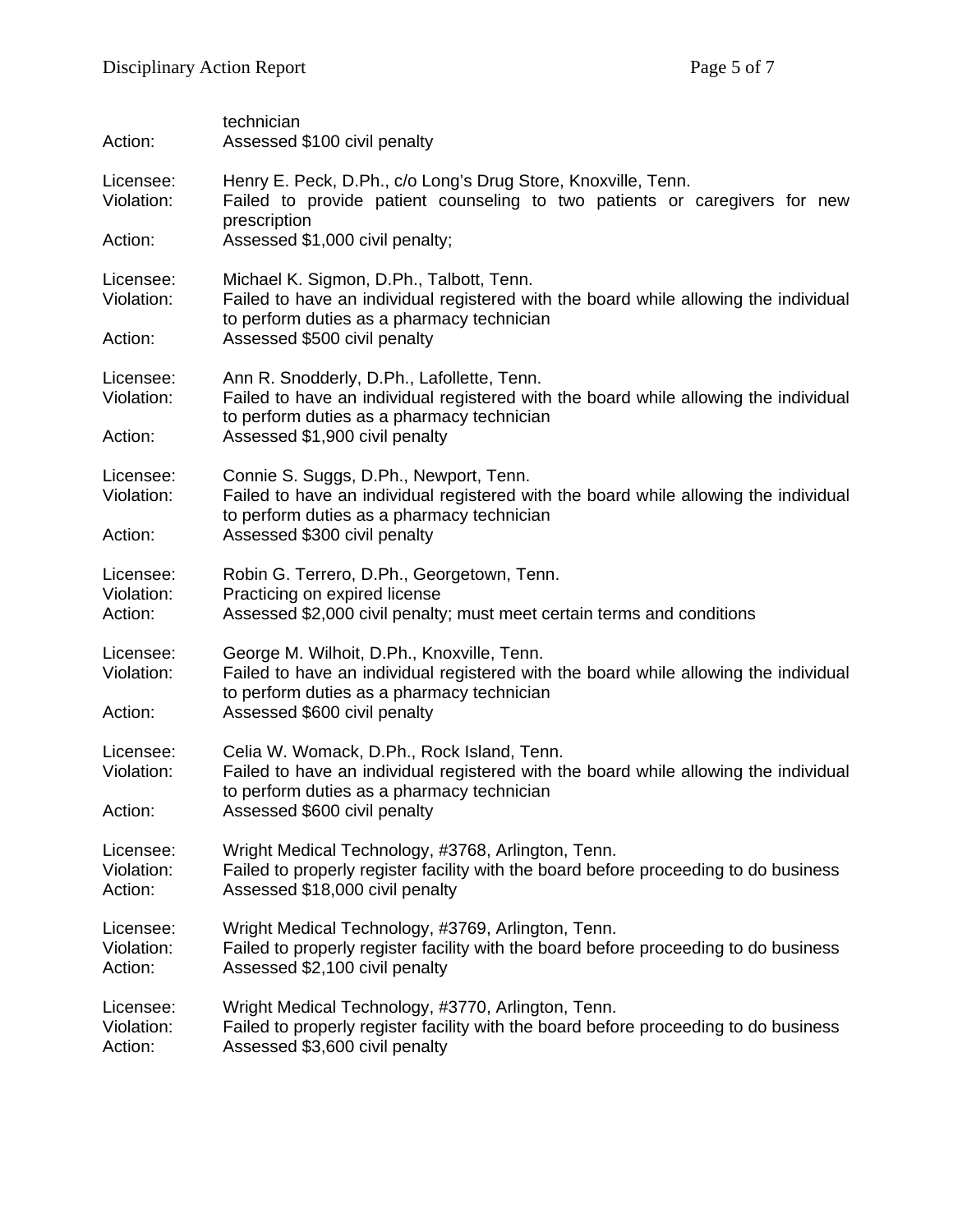## **COMMITTEE ON PHYSICIANS ASSISTANTS**

Licensee: Scott A. Fouch, PA-C, Macon, Ga.<br>Violation: Unprofessional. dishonorable or

- Unprofessional, dishonorable or unethical conduct; dispensing, prescribing, or otherwise distributing any controlled substance or any other drug not in the course of professional practice, or not in good faith to relieve pain and suffering, or not to cure an ailment, physical infirmity or disease
- Action: License suspended for no less than two years; must meet certain terms and conditions; assessed \$1,500 civil penalty, plus costs

### **BOARD OF PHYSICAL THERAPY**

| Licensee:<br>Violation: | Lenny L. Bruce, P.T., Clinton, Tenn.*<br>A violation or attempted violation, directly or indirectly, or assisting in or abetting<br>the violation of or conspiring to violateany criminal statute of the state of<br>Tennessee                                                                                                                        |
|-------------------------|-------------------------------------------------------------------------------------------------------------------------------------------------------------------------------------------------------------------------------------------------------------------------------------------------------------------------------------------------------|
| Action:                 | License revoked, revocation stayed and license suspended; must meet certain<br>terms and conditions                                                                                                                                                                                                                                                   |
| Licensee:<br>Violation: | Mary K. Bruce, P.T., Clinton, Tenn.*<br>A violation or attempted violation, directly or indirectly, or assisting in or abetting<br>the violation of or conspiring to violateany criminal statute of the state of<br>Tennessee                                                                                                                         |
| Action:                 | License revoked, revocation stayed and license suspended; must meet certain<br>terms and conditions                                                                                                                                                                                                                                                   |
| Licensee:<br>Violation: | Charles W. Schutter, P.T., Clinton, Tenn.*<br>A violation or attempted violation, directly or indirectly, or assisting in or abetting<br>the violation of or conspiring to violate any provisions of this chapter or any lawful<br>order of the board issued pursuant thereto or any criminal statute of the state of<br>Tennessee; guilty of a crime |
| Action:                 | License reprimanded                                                                                                                                                                                                                                                                                                                                   |
| Licensee:               | Joseph J. Smith, P.T., Newbern, Tenn.*                                                                                                                                                                                                                                                                                                                |
| Violation:              | Making false or misleading statements or representation, being guilty of fraud or<br>deceit in obtaining admission to practice or being guilty of fraud or deceit in the<br>licensee's practice; failing to adhere to standards of ethics of the physical therapy<br>profession                                                                       |
| Action:<br>$+T$ .       | License placed on probation for at least two years; assessed \$2,000 civil penalty<br>$\mathcal{L}^{\mathcal{I}}\mathcal{L}^{\mathcal{I}}$<br>$\cdots$ and $\cdots$ is a similar and a set of $\alpha$ and $\alpha$ and $\alpha$ and $\alpha$                                                                                                         |

*\*These practitioners were disciplined on November 16, 2012*

## **ABUSE REGISTRY**

| Individual: | Nathaneal Anderson, Nashville, Tenn.     |
|-------------|------------------------------------------|
| Abuse:      | Physical                                 |
| Profession: | Direct Support Staff (CNA-Revoked)       |
| Individual: | Jean Burns, Memphis, Tenn.               |
| Abuse:      | Physical/Neglect/Emotional/Psychological |